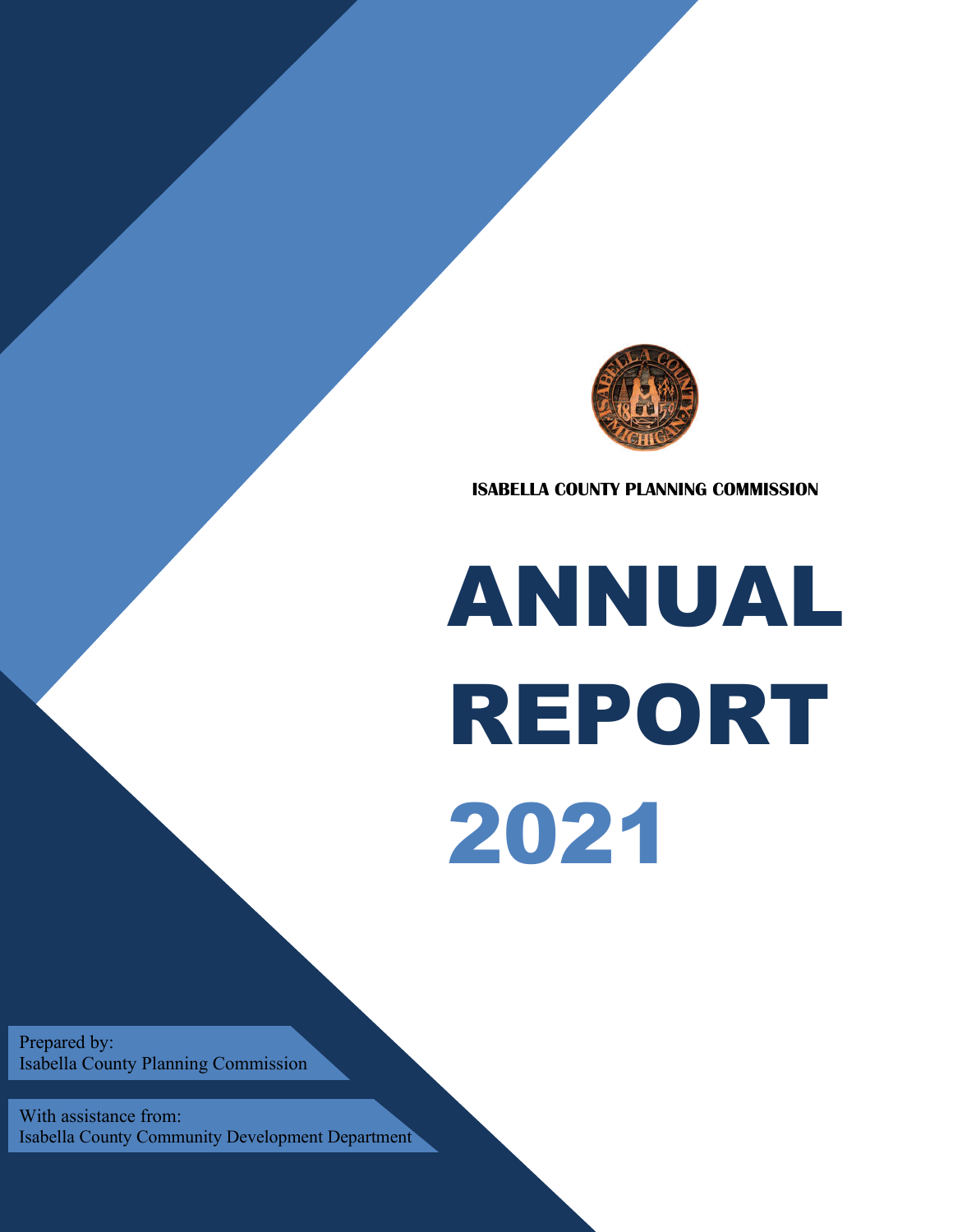# **Table of Contents**

| 1.0 |  |
|-----|--|
| 2.0 |  |
| 3.0 |  |
| 4.0 |  |
| 5.0 |  |
|     |  |
|     |  |
|     |  |
|     |  |
|     |  |
|     |  |
|     |  |
|     |  |
| 6.0 |  |
| 7.0 |  |
| 8.0 |  |
| 9.0 |  |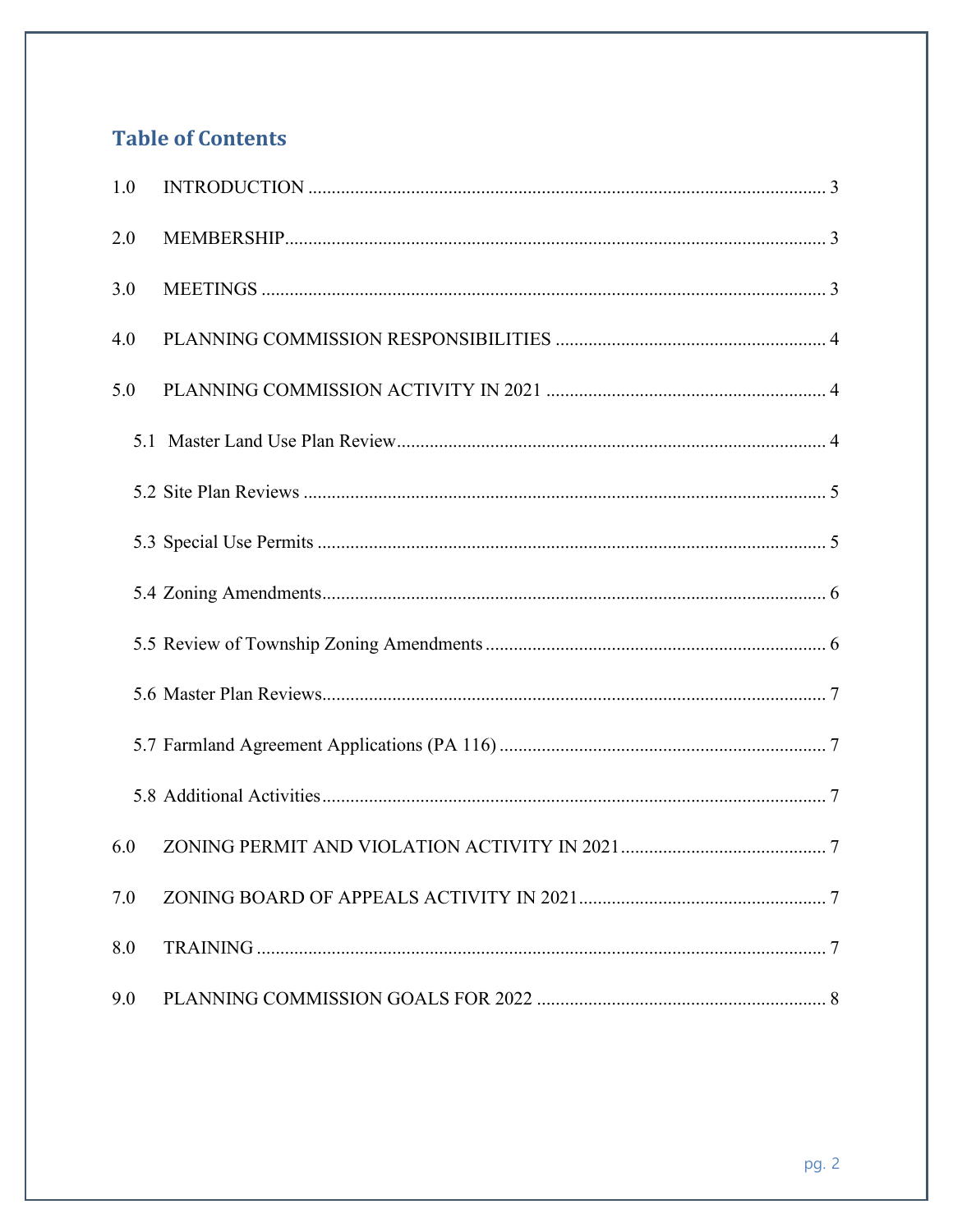# **1.0 INTRODUCTION**

The Isabella County Planning Commission functions under and has their powers and duties set forth by both the Michigan Planning Enabling Act (PA 33 of 2008) and the Michigan Zoning Enabling Act (PA 110 of 2006). The Michigan Planning Enabling Act (MPEA) provides for the creation, organization, powers and duties of Planning Commissions. The Michigan Zoning Enabling Act (MZEA) provides for the adoption of zoning ordinances and the establishment of zoning districts and prescribes powers and duties of certain officials including the Planning Commission.

Section 19 of the MPEA (MCL 125.3819) requires the Isabella County Planning Commission to make an annual written report to the County Board of Commissioners. This report is to provide the Board with a summary and status of planning activities over the past year.

# **2.0 MEMBERSHIP**

The MPEA states that the membership of the Planning Commission shall be representative of important segments of the community, such as the economic, governmental, educational, and social development of the local unit of government, in accordance with the major interests as they exist in the local unit of government, such as agriculture, natural resources, recreation, education, public health, government, transportation, industry, and commerce. The membership shall also be representative of the entire geography of the local unit of government to the extent practicable.

In 2021, the Planning Commission's membership was as follows:

| Kelly Bean, Chairperson*                | Kyle Camp     |
|-----------------------------------------|---------------|
| Tim O'Neil, Vice-Chairperson            | Jerry Neyer   |
| Ann Silker, Secretary                   | Bob Campbell  |
| <b>Steve Swaney, BOC Representative</b> | Adam Brookens |
| Phillip Vogel                           |               |

\* *Member has obtained the Master Citizen Planner Certificate through MSU Extension.*

# **3.0 MEETINGS**

At the January 14, 2021 organizational meeting, the Planning Commission set their meetings for the Second Thursday of the month at 7:00 p.m. in Room 225 of the Isabella County Building. Beginning in May, 2020 the Planning Commission meetings were held electronically via Zoom due to the COVID-19 pandemic. In 2021, the Commission met in every month with the exception of March, June, July, August and September. All meetings are held in compliance with the Open Meetings Act (PA 267 of 1976).

The Planning Commission held seven (7) regular meetings in 2021.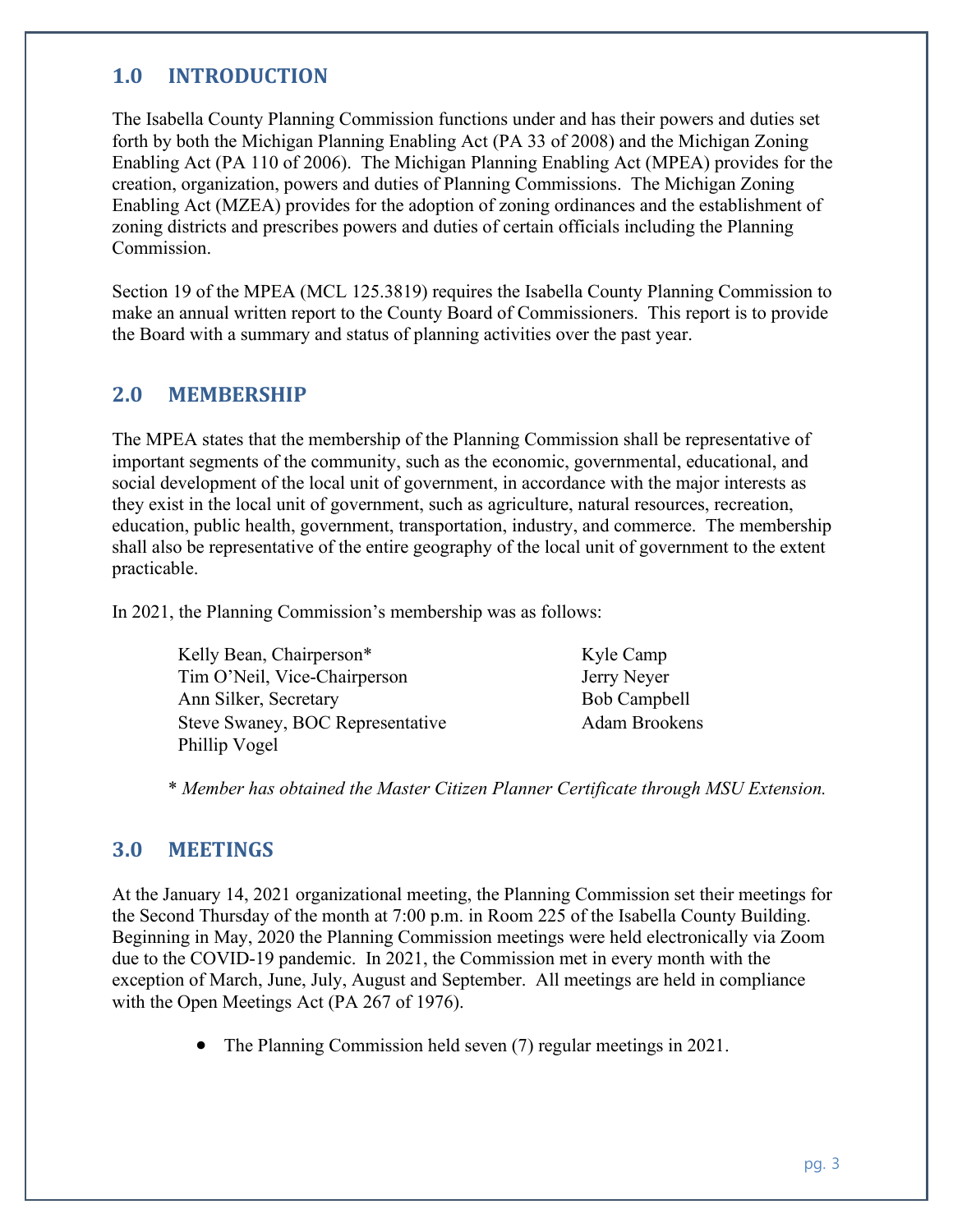# **4.0 PLANNING COMMISSION RESPONSIBILITIES**

The Planning Commission's basic duties and responsibilities include the following:

- Perform Site Plan Reviews as required in the Zoning Ordinance.
- Conduct public hearings on and make decisions on Special Use Permit requests as specified in the Zoning Ordinance.
- Conduct public hearings on and make recommendations to the Board of Commissioners on Zoning Ordinance Text Amendments in accordance with the MZEA, Isabella County Zoning Ordinance and the Isabella County Master Plan.
- Conduct public hearings on and make recommendations to the Board of Commissioners on rezoning requests (Zoning Map Amendments) in accordance with the MZEA, Isabella County Zoning Ordinance and the Isabella County Master Plan.
- Update and maintain the Isabella County Master Plan in accordance with the MPEA.
- Review and make recommendations, as required by the MZEA, on zoning amendments for any Township in the County that has their own zoning ordinance.
- Review and comment on any proposed Master Plans or Master Plan amendments for any community within or adjacent to Isabella County as required by the MPEA.
- The Planning Commission is also considered a reviewing agency for applications into the Farmland and Open Space Preservation Program (PA 116).

# **5.0 PLANNING COMMISSION ACTIVITY IN 2021**

The Planning Commission continued to be somewhat active this past year holding electronic meetings and operating under a Local State of Emergency due to the Covid-19 Pandemic. The Commission continuously reviewed the Zoning Ordinance and in doing so, recommended a change to the zoning map. This was done with careful consideration of the needs of the community and upholding the integrity of the County Master Plan. The Commission also continued active communication with the Townships. The following is a summary of all activity in 2021:

**5.1 Master Land Use Plan Review:** Staff reviews the Master Plan annually and may recommend changes to the Planning Commission. The Planning Commissions last update of the Master Plan was performed in 2012. Since 2013, a few areas have been identified for updating upon the next Master Plan update. According to the Michigan Planning Enabling Act, the Commission shall review the Plan at least every five years. Staff suggests a base line review of the master plan as in the near future utilizing the available 2020 census data.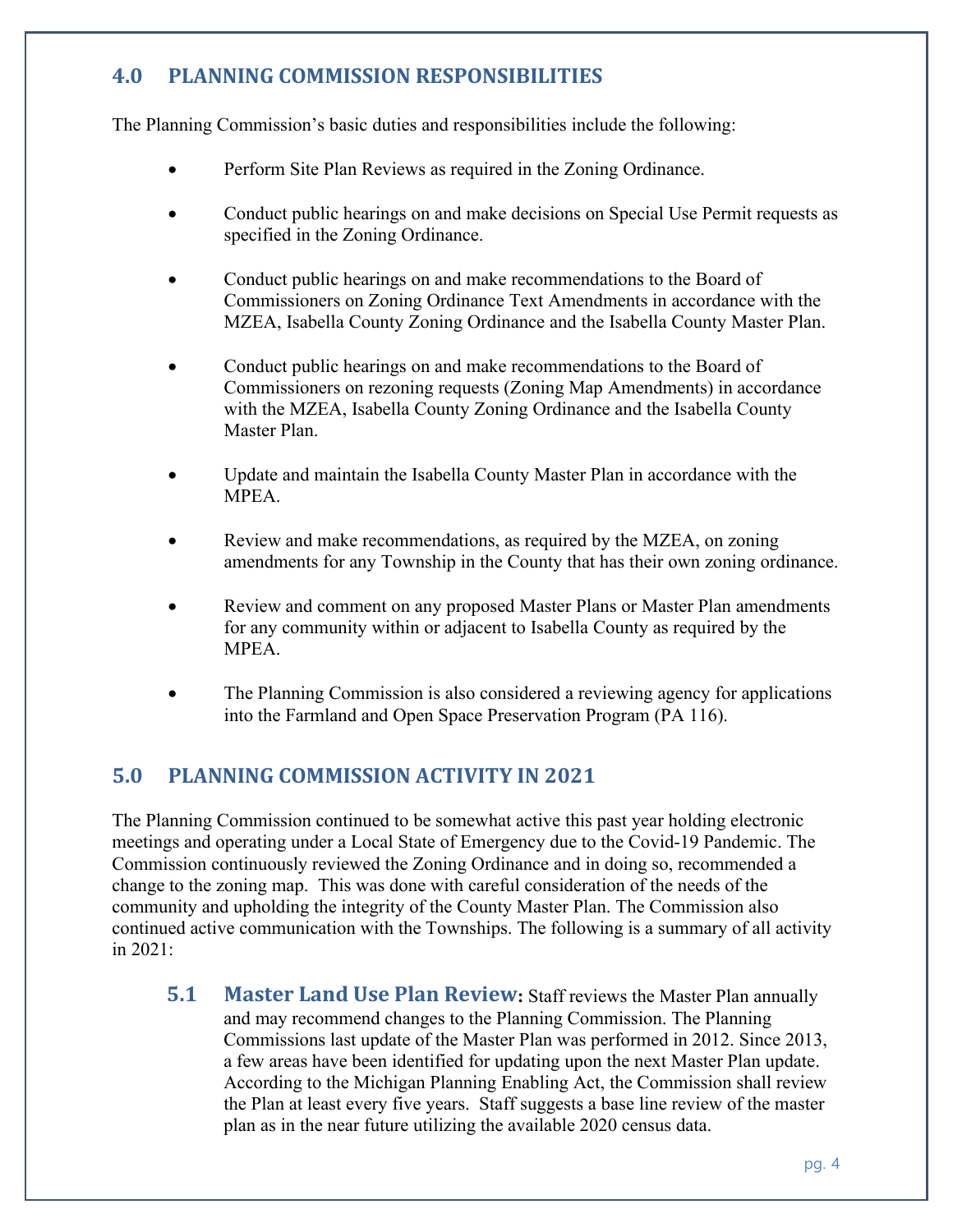

**5.2 Site Plan Reviews:** In 2021 a total of fifteen (15) site plan reviews were performed. Three (3) of which were conducted by the Planning Commission and twelve (12) were conducted by staff. Site plan reviews conducted by the Planning Commission and staff included new commercial businesses, a private road and industrial expansions. Overall, this was a slight decrease from 2020 where nineteen (19) site plan reviews were performed.

The Commission continues to see the benefit of reducing the number of applicants required to appear before the full Commission and expediting the permit process for those applicants.

**5.3 Special Use Permits:** In 2021 the Commission held one (1) public hearing for a Special Land Use Permit. This is much lower than the average number of public hearings held each year since 2017. The following is a comparison from  $2017 - 2021$ :

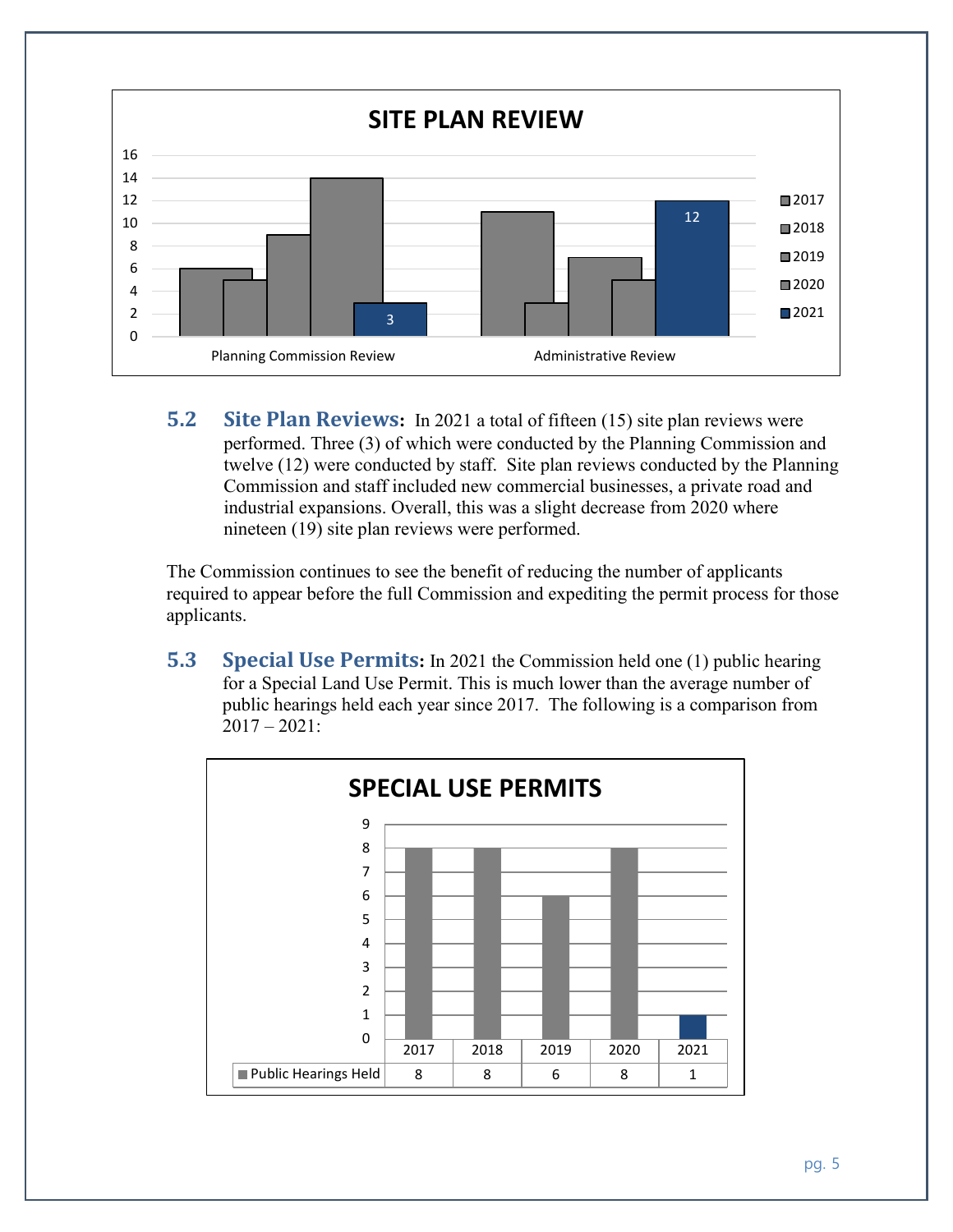**5.4 Zoning Amendments:** In 2021 the Planning Commission held one (1) public hearing for a Map Amendment. The Planning Commission reviewed and recommended the proposed amendment for approval. The recommendation was sent to the County Board of Commissioners for final action. The following is a comparison from 2017 – 2021:



**5.5 Review of Township Zoning Amendments:** In 2021, the Commission reviewed and commented on two (2) zoning amendments. Union Township presented one (1) map amendment and one (1) text amendment for review and comment. The text amendment included significant changes and updates to the Township's 2021 Zoning Ordinance. The following is a comparison of Township zoning amendments from 2017 thru 2021:

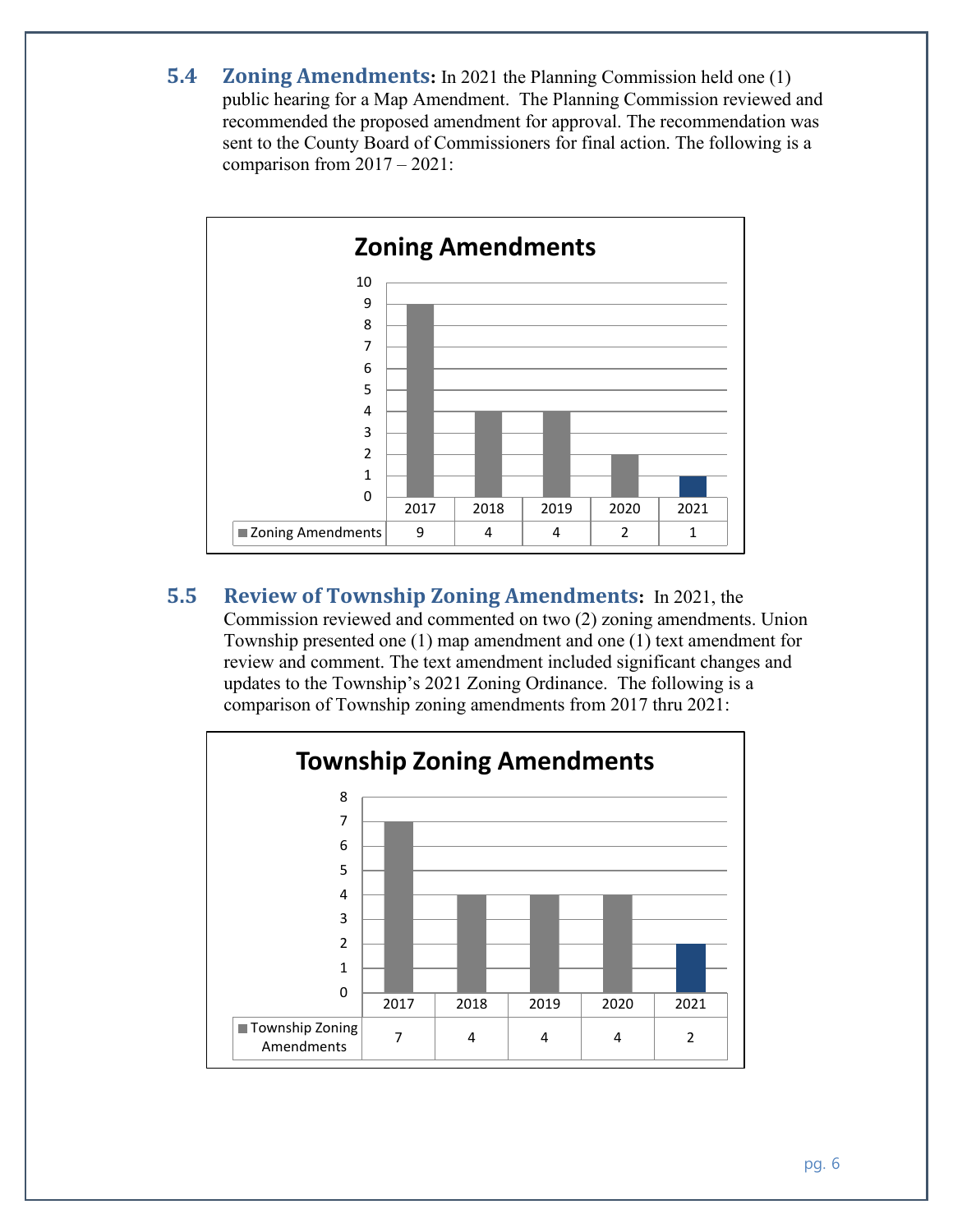- **5.6 Master Plan Reviews:** In May of 2021, the Commission was presented with a notice of intent that Wise Township was preparing to revise their Master Plan.
- **5.7 Farmland Agreement Applications (PA 116):** In 2021, the Commission reviewed and commented on a total of seven (7) Farmland Agreement applications in six (6) different Townships (Chippewa, Coe, Coldwater, Deerfield, Isabella, and Rolland). The applications represented a total of more than 367 acres entering the Farmland and Open Space Preservation Program. This was an increase from 2020 when the Commission reviewed four (4) applications totaling 147 acres.

# **5.8 Additional Activities**

In addition to the previously noted activities, the Planning Commission made minor modifications in May of 2021 to the Planning Commission By-Laws which fulfilled a Planning Commission goal for 2021.

The Planning Commission also selected Ken Kaliski of RSG to conduct a post construction sound study for the Isabella Wind Turbine Project throughout central Isabella County. The Isabella County Zoning Ordinance assigns responsibility to the Planning Commission to select a qualified third-party professional to conduct the post construction sound study for wind energy conversion systems (i.e., Wind Turbines).

# **6.0 ZONING PERMIT AND VIOLATION ACTIVITY IN 2021**

Staff issued 154 Zoning Permits in 2021 which is a slight increase from 2020. The number issued in 2021 is consistent with previous years. As noted previously, staff also conducted twelve (12) site plan reviews as a result of Zoning Amendment #08-08. Staff has received more than 100 complaints throughout the County including activities in Coe Township in which staff provides administrative support via an intergovernmental agreement.

# **7.0 ZONING BOARD OF APPEALS ACTIVITY IN 2021**

The Zoning Board of Appeals (ZBA) heard requests from four (4) applicants for four (4) different variances. This was a moderate decrease from 2020 where the Appeals Board heard ten (10) requests for a variance and two (2) essential public services. The ZBA will review their actions early in 2022 and make any appropriate recommendations to the Planning Commission at that time.

# **8.0 TRAINING**

No outside training was scheduled in 2021 due to the COVID-19 pandemic.